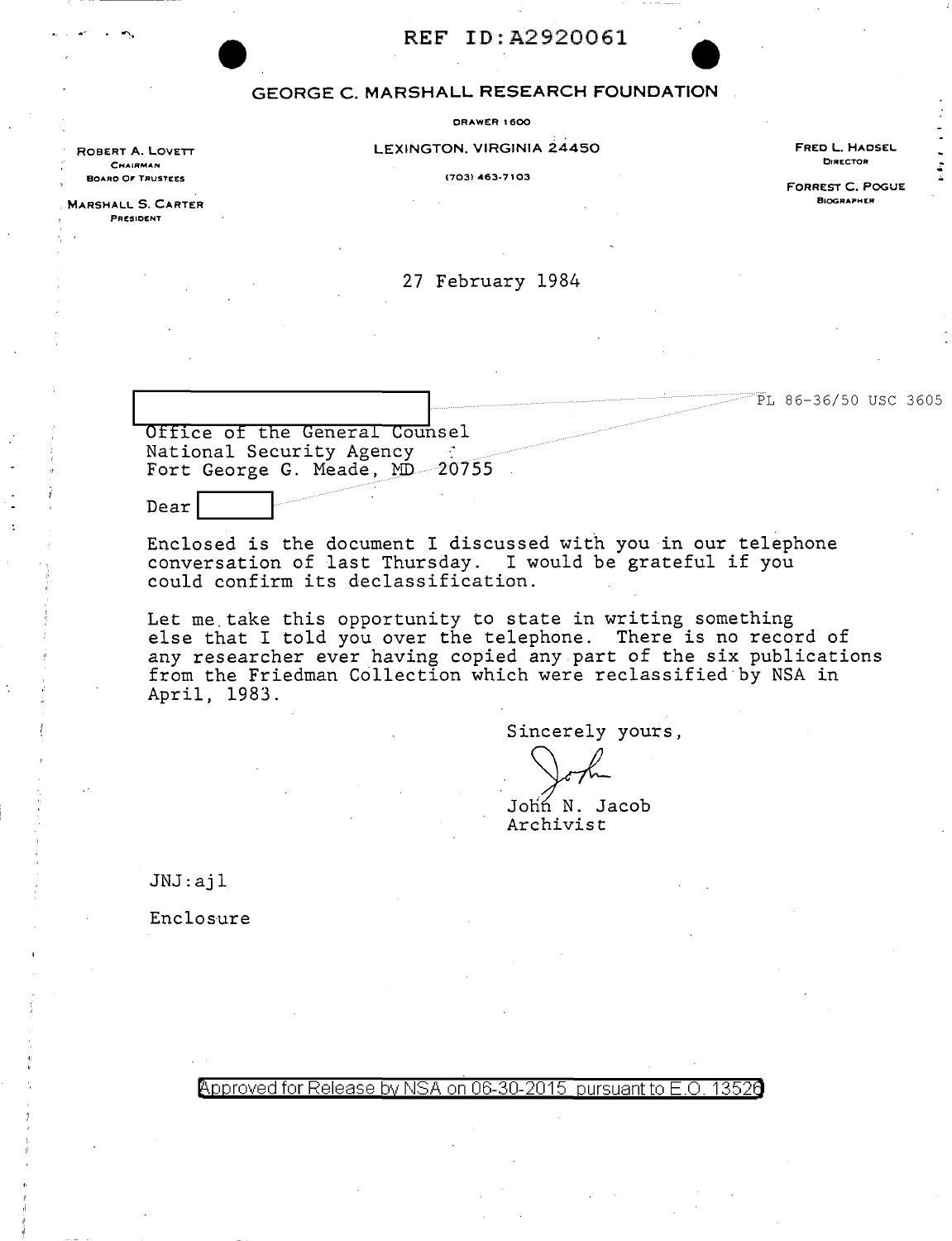

| $\sim$ $\sim$       |               |    |        |                 |  |                              |        |         |
|---------------------|---------------|----|--------|-----------------|--|------------------------------|--------|---------|
| <b>CONFTDENTTAL</b> |               |    |        | <b>INCOMING</b> |  |                              | DSC/FO |         |
| <b>ROUTINE</b>      |               | 11 | OCT 55 |                 |  | <b>ACTION</b><br><b>INFO</b> | C/S    |         |
| <b>FRAM</b>         | SUSLO LONDON  |    |        |                 |  |                              | Ali    | $6 - 8$ |
| TO                  | <b>DIRNSA</b> |    |        |                 |  |                              |        |         |
| MSG NR              | LW 825        |    |        |                 |  |                              |        |         |
|                     |               |    |        |                 |  |                              |        |         |

SUSLO AND STAFF DESIRE TO EXTEND HEARTY FELICITATIONS TO MR FRIEDMAN ON THE OCCASION OF HIS RETIREMENT. **IT IS** OUTCWISH THAT HE MAY HAVE GOOD HEALTH AND A LONG ASSOC-IATION WITH NSA IN THE FUTURE

PARAPHRASE NOT REQUIRED

RYPTOCENTER BEFORE DECLASSIFYING

Copy

Page1

NSA FORM N2552 29 NOV 57

Copies

Pages

WJE/TW

CONS

AGI NO.

**DTG** 

243 515<br>262

1112 **OCT 55**